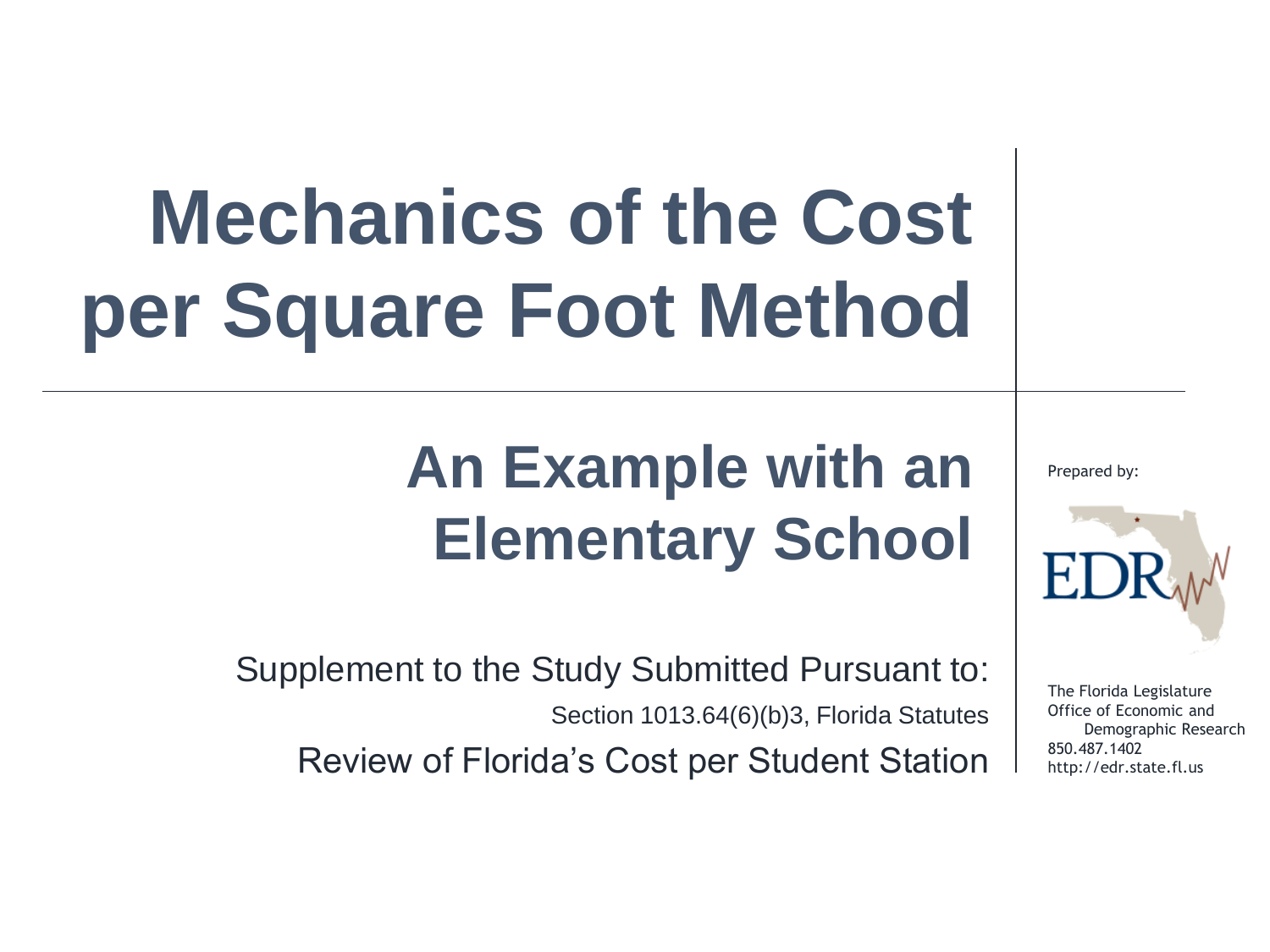### **Mechanics of Cost per Square Foot Method**

#### **TOTAL PROJECT COST** =

NUMBER OF COFTE STUDENTS x NUMBER OF SQUARE FEET PER STUDENT x COST PER SQUARE FOOT

#### Cost per Square Foot Does Not Include:

- *Legal and Administrative Costs*
- *Architectural and Engineering Fees*
- *Furniture and Equipment*
- *Site Improvement Cost (Incidental to Construction)*
- *Hurricane Shelter and/or Hurricane Hardening*

1. Number of COFTE Students

(Currently, this is the number of COFTE students in the 5th year of the COFTE projection used in the educational plant survey. Other options would involve further study.)

#### 2. Number of Square Feet per Student

(Both DOE in SREF and EDR in how it constructed the cost per square foot have very rough implied numbers related to the number of square feet per student. EDR suggests that an additional study is advisable.)

#### 3. Cost per Square Foot

(From the report and varies based on the selected option, which would be put in statute.)

- Option 1: Statewide Elementary School Total Project Cost = 800 \* 92.50 \* \$131.67 = \$9,743,580
- Option 2: Regional Elementary School Region with Tampa Total Project Cost = 800 \* 92.50 \* \$133.33 = \$9,866,420 Regional – Elementary School – Region with Tallahassee Total Project Cost = 800 \* 92.50 \* \$128.02 = \$9,473,480

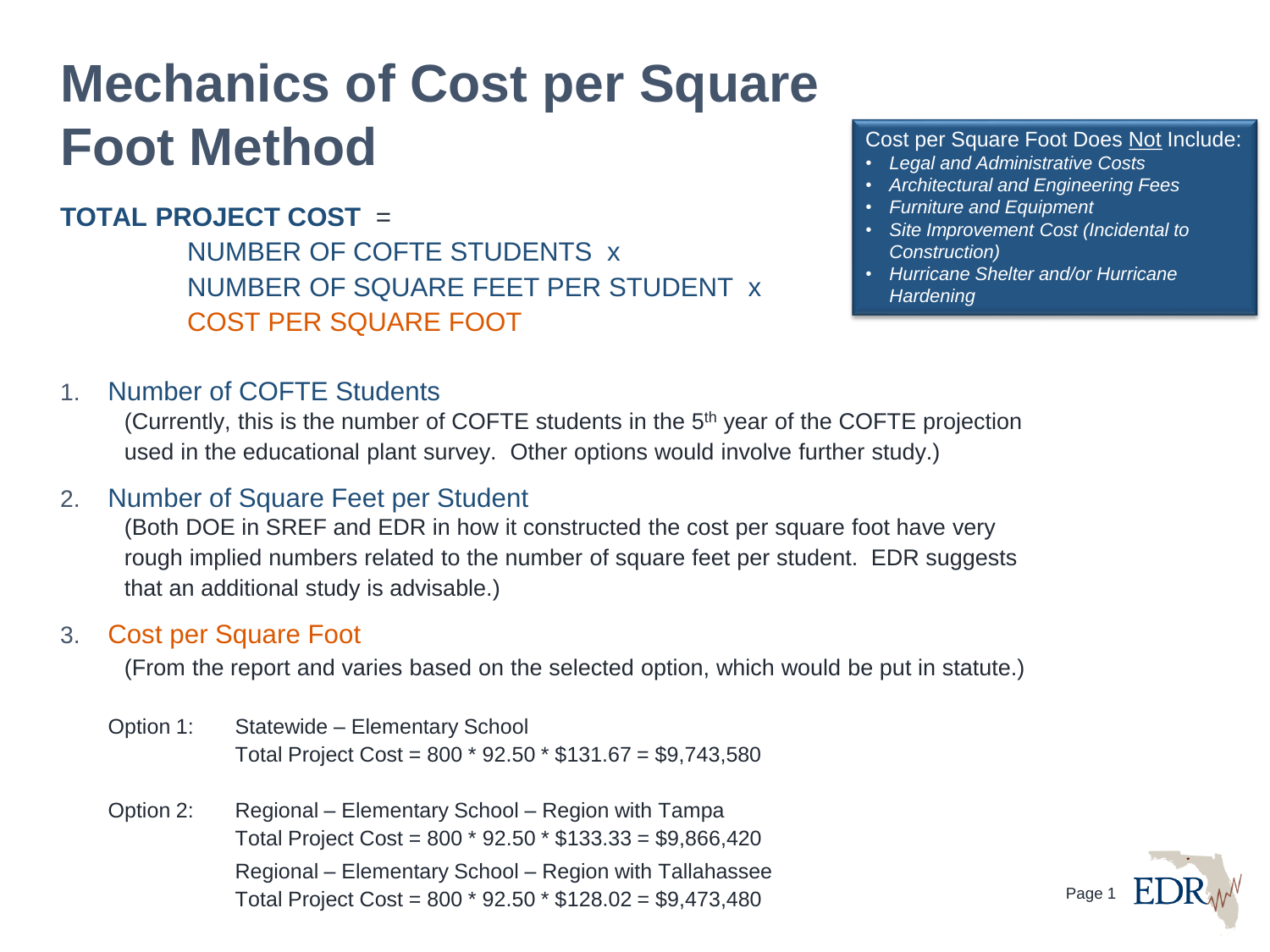## **Elementary School Example Florida Statewide Cost Ceiling**